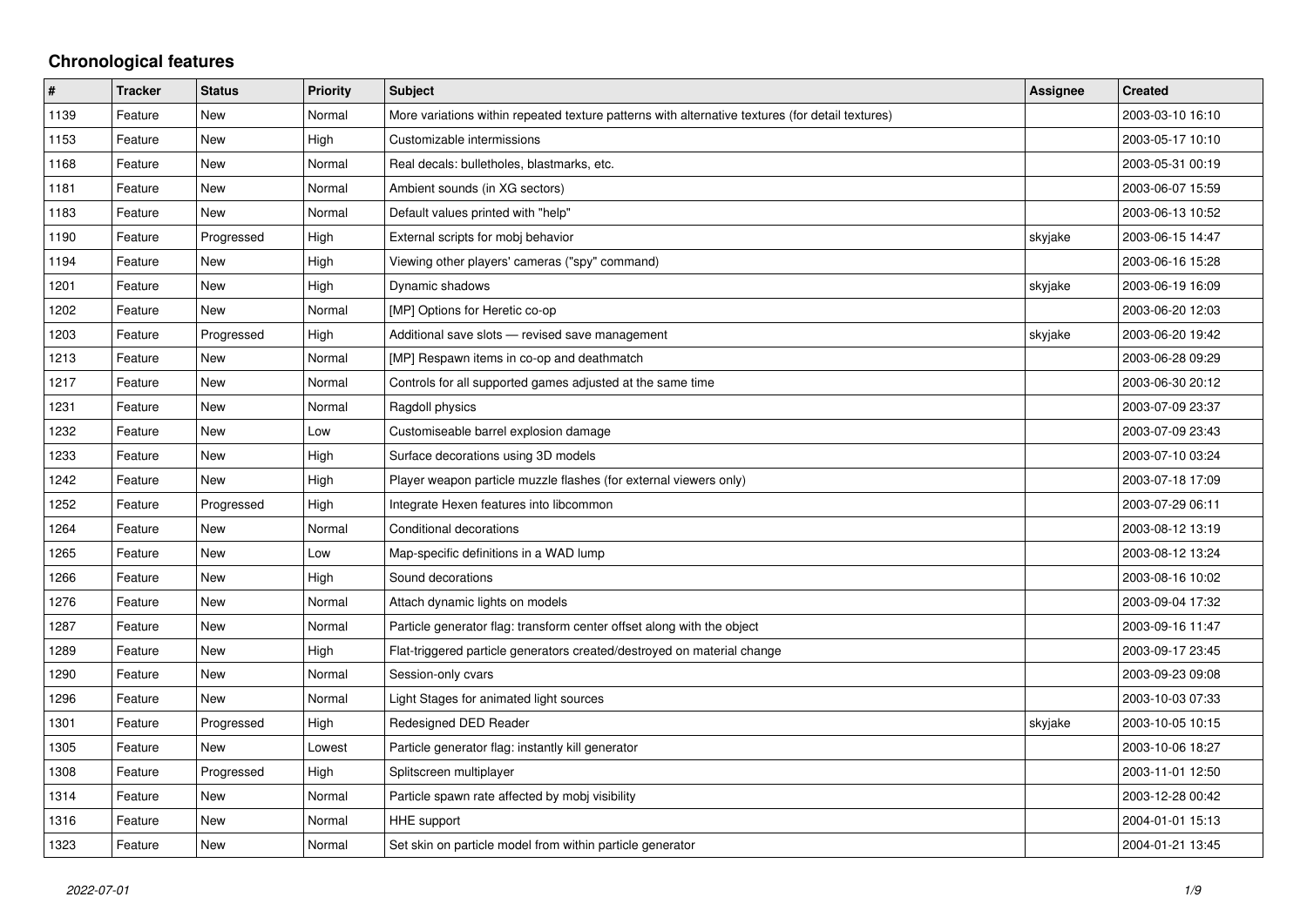| $\sharp$ | <b>Tracker</b> | <b>Status</b> | <b>Priority</b> | Subject                                                                                                     | <b>Assignee</b> | <b>Created</b>   |
|----------|----------------|---------------|-----------------|-------------------------------------------------------------------------------------------------------------|-----------------|------------------|
| 1324     | Feature        | New           | Normal          | XG music lines                                                                                              |                 | 2004-01-29 21:34 |
| 1325     | Feature        | Progressed    | High            | Boom line types and sectors                                                                                 |                 | 2004-02-08 22:03 |
| 1327     | Feature        | New           | Normal          | Render extra plane in XG sector                                                                             |                 | 2004-02-16 01:03 |
| 1331     | Feature        | New           | High            | [InFine] Evaluate cvars with IF condition                                                                   |                 | 2004-02-20 18:49 |
| 1335     | Feature        | New           | Normal          | Random particle types                                                                                       |                 | 2004-03-15 16:27 |
| 1336     | Feature        | New           | Normal          | Random textured particle direction                                                                          |                 | 2004-03-24 11:52 |
| 1350     | Feature        | New           | Normal          | Stair Builder: spread build on tagged sector range                                                          |                 | 2004-07-21 11:17 |
| 1357     | Feature        | New           | Normal          | [InFine] More blending modes (add/mul/inv etc)                                                              |                 | 2004-08-17 00:10 |
| 1361     | Feature        | Progressed    | Normal          | Rotation of objects away from walls during map load                                                         |                 | 2004-08-31 16:53 |
| 1362     | Feature        | New           | Normal          | Smoothing of dynlights & halos                                                                              | skyjake         | 2004-09-01 17:29 |
| 1364     | Feature        | New           | Low             | More options for pt_line type particles                                                                     |                 | 2004-09-23 20:42 |
| 1368     | Feature        | New           | Low             | More Alt Start positions in Generators                                                                      |                 | 2004-12-11 13:41 |
| 1373     | Feature        | New           | Normal          | Improved ambient sounds                                                                                     |                 | 2005-03-24 22:27 |
| 1374     | Feature        | New           | Normal          | XG refs: logical NOT                                                                                        |                 | 2005-04-01 00:47 |
| 1376     | Feature        | New           | Normal          | Externally spawned mobjs                                                                                    |                 | 2005-04-02 16:27 |
| 1379     | Feature        | New           | Normal          | XG refs: evaluate params at runtime                                                                         |                 | 2005-04-10 18:01 |
| 1386     | Feature        | New           | Normal          | Stopping monster infighting                                                                                 |                 | 2005-08-22 17:00 |
| 1388     | Feature        | New           | High            | 3D floors (Z-overlapped sectors)                                                                            |                 | 2005-09-19 02:04 |
| 1389     | Feature        | New           | Normal          | [InFine] Check if resource originates from an IWAD                                                          |                 | 2005-10-13 22:43 |
| 1394     | Feature        | New           | High            | Consistent map scoping in definitions                                                                       |                 | 2005-11-06 10:50 |
| 1399     | Feature        | New           | Normal          | XG plane movers vs. normal doors                                                                            |                 | 2006-02-25 20:55 |
| 1401     | Feature        | New           | Normal          | [MP] Options for retaining or acquiring items/keys/weapons at (re)spawn; allow cheats with more granularity |                 | 2006-03-24 01:04 |
| 1406     | Feature        | New           | Normal          | Record particles and other effects in demos                                                                 |                 | 2006-07-28 23:35 |
| 1407     | Feature        | Progressed    | Normal          | Customizable console keys                                                                                   |                 | 2006-07-31 21:49 |
| 1412     | Feature        | <b>New</b>    | Low             | Camera effect: screen shaking                                                                               |                 | 2006-08-03 19:54 |
| 1414     | Feature        | New           | Normal          | Generate particles when touching a plane                                                                    |                 | 2006-08-03 20:01 |
| 1415     | Feature        | New           | Low             | [Master Server] Allow specifying server IP manually                                                         |                 | 2006-08-06 06:06 |
| 1416     | Feature        | New           | Urgent          | [Doom] Invisible "fuzz" effect                                                                              |                 | 2006-08-20 01:17 |
| 1430     | Feature        | New           | Normal          | Particle generator decorations (e.g., particles from a wall)                                                |                 | 2006-10-07 11:24 |
| 390      | Feature        | New           | Low             | Alignpitch/yaw flags for model particles                                                                    |                 | 2007-01-03 14:52 |
| 1439     | Feature        | New           | Normal          | XG: Spawn objects at player location                                                                        |                 | 2007-02-23 01:16 |
| 1440     | Feature        | New           | Normal          | Vanilla Doom collision-checking mode                                                                        |                 | 2007-03-01 18:31 |
| 1441     | Feature        | New           | Low             | [MP] Option: weaponstay deathmatch                                                                          |                 | 2007-03-01 18:35 |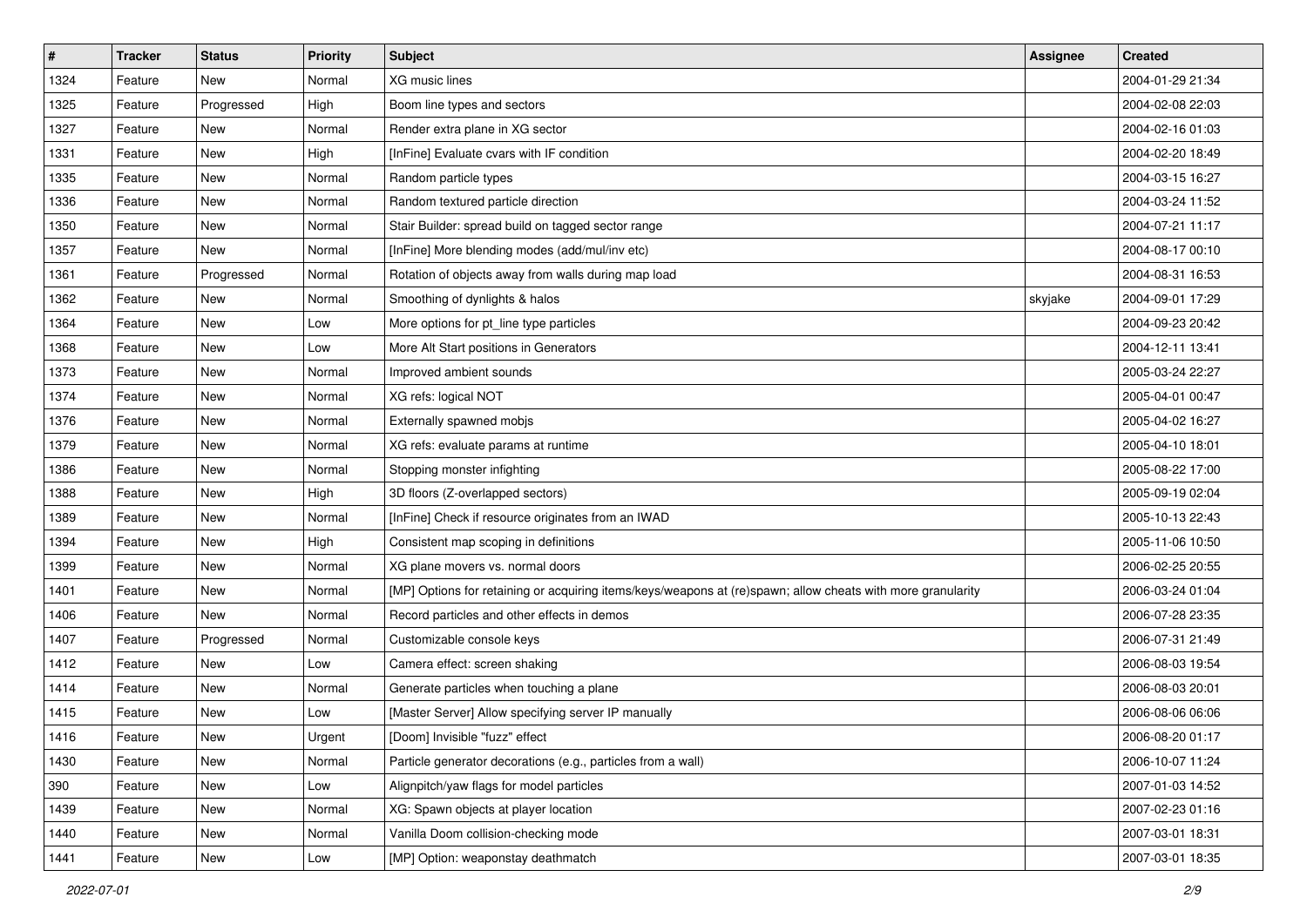| $\vert$ # | <b>Tracker</b> | <b>Status</b> | <b>Priority</b> | <b>Subject</b>                                                 | <b>Assignee</b> | <b>Created</b>   |
|-----------|----------------|---------------|-----------------|----------------------------------------------------------------|-----------------|------------------|
| 438       | Feature        | New           | Low             | Accurately hit testing fast projectiles (compatibility option) |                 | 2007-03-14 14:18 |
| 1447      | Feature        | New           | Normal          | Co-op player actions (giving, healing)                         |                 | 2007-05-24 07:44 |
| 1449      | Feature        | Progressed    | Urgent          | Setup bindings/controls via taskbar UI                         | Deng Team       | 2007-06-07 09:48 |
| 1451      | Feature        | New           | Normal          | [InFine] stopsound                                             |                 | 2007-08-10 20:56 |
| 1457      | Feature        | New           | Normal          | [MP] Option to choose items/weapons/ammo on spawn              |                 | 2007-10-04 14:56 |
| 1459      | Feature        | New           | Normal          | Replacement of MT_POD unique behavior with flag                |                 | 2008-02-18 18:06 |
| 1460      | Feature        | New           | Normal          | Remember the playing music in save game                        |                 | 2008-02-19 00:49 |
| 1461      | Feature        | New           | Normal          | Separate chain/event derived/driven behaviour for XG           |                 | 2008-03-02 22:23 |
| 1465      | Feature        | New           | Normal          | [XG] "Player needs object X" message                           |                 | 2008-07-05 20:00 |
| 1467      | Feature        | New           | High            | [XG] Incorporate vanilla line/sector types                     |                 | 2008-07-11 16:17 |
| 1471      | Feature        | New           | Normal          | Standard definitions should conform to vanilla                 |                 | 2008-09-24 10:02 |
| 1475      | Feature        | New           | Normal          | Spawnmobj "deaf" things                                        |                 | 2008-11-06 21:24 |
| 1476      | Feature        | New           | Normal          | Support for the features of the Playpal and Colormap lumps     |                 | 2008-11-08 01:18 |
| 1480      | Feature        | New           | Normal          | Include screenshot in savegames                                |                 | 2009-01-06 11:13 |
| 1488      | Feature        | New           | Normal          | Extended Hexen fullscreen HUD                                  |                 | 2009-04-14 15:46 |
| 1489      | Feature        | New           | Normal          | Separate decor definitions for different plane types           |                 | 2009-04-16 13:03 |
| 1491      | Feature        | New           | Normal          | Variable damage for the pmf_crush plane move flag              |                 | 2009-04-29 11:58 |
| 1582      | Feature        | New           | Normal          | Player actions while game is paused                            |                 | 2009-05-06 21:05 |
| 1493      | Feature        | New           | Normal          | Opposites for mobj_gone and activator_type requirements        |                 | 2009-05-19 18:02 |
| 1499      | Feature        | New           | Normal          | Flag to disable mobj respawn on specific types                 |                 | 2009-09-21 12:57 |
| 1500      | Feature        | New           | Normal          | Support for ZDoom ZIP-as-WAD feature                           |                 | 2009-11-14 20:31 |
| 1502      | Feature        | New           | High            | Load any supported image format from WAD lump                  |                 | 2009-11-17 04:57 |
| 1507      | Feature        | New           | Normal          | [InFine] Option to pause playing script if the game is paused  |                 | 2010-01-23 21:40 |
| 1511      | Feature        | New           | Low             | List all cheats in context help for ccmd cheat                 |                 | 2010-03-31 13:19 |
| 1512      | Feature        | New           | Normal          | List all impulses in context help for ccmd impulse             |                 | 2010-03-31 13:21 |
| 1513      | Feature        | New           | Low             | Examples with escaped quotes in context help for ccmd alias    | skyjake         | 2010-03-31 13:45 |
| 1514      | Feature        | New           | Low             | GZdoom-like HUD (showing more information)                     |                 | 2010-04-13 13:03 |
| 1516      | Feature        | New           | Normal          | [Heretic Hexen] Add Doom-like option for fast monsters         |                 | 2010-04-13 13:12 |
| 1523      | Feature        | New           | Normal          | [Infine] Skill level checks                                    |                 | 2010-10-23 11:04 |
| 1524      | Feature        | New           | High            | [XG] Ability to do anything with ammo, weapons and artefacts   |                 | 2010-10-26 20:49 |
| 1526      | Feature        | New           | Normal          | [XG] Randomizing activation/deactivation wait timer            |                 | 2011-02-07 15:39 |
| 1529      | Feature        | New           | Normal          | Sound affected by the world                                    |                 | 2011-03-25 11:56 |
| 1530      | Feature        | New           | Normal          | [XG] ltf_count requirement                                     |                 | 2011-03-30 11:46 |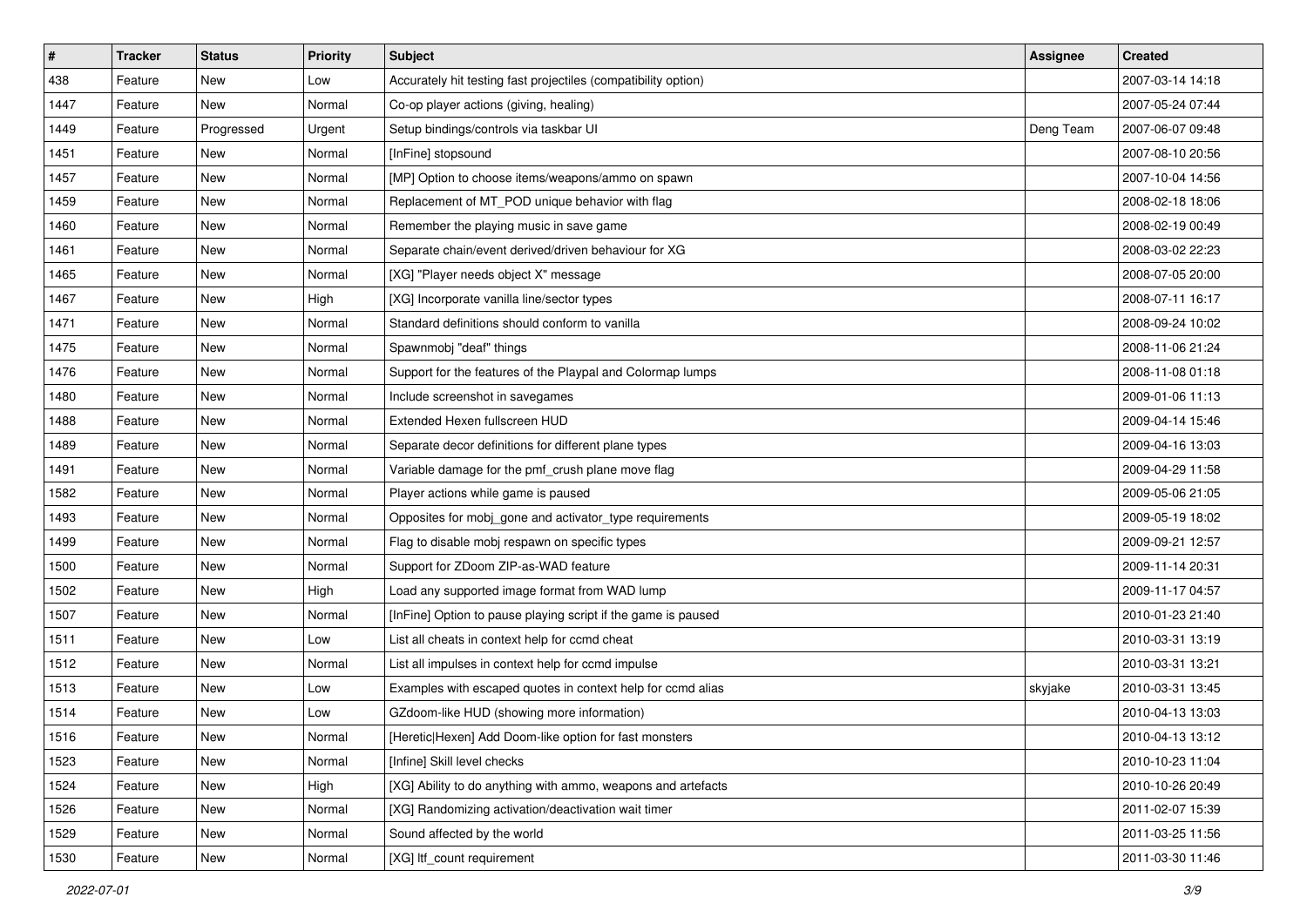| $\vert$ # | <b>Tracker</b> | <b>Status</b> | <b>Priority</b> | <b>Subject</b>                                                   | <b>Assignee</b> | <b>Created</b>   |
|-----------|----------------|---------------|-----------------|------------------------------------------------------------------|-----------------|------------------|
| 1531      | Feature        | New           | Normal          | "take" cmd to take away pickup powers                            |                 | 2011-03-30 12:31 |
| 1532      | Feature        | <b>New</b>    | Low             | [Doom Heretic] Secret found message text                         |                 | 2011-04-06 11:53 |
| 1535      | Feature        | New           | Normal          | Option for fullbright textures affected by colored sectors       |                 | 2011-05-05 07:22 |
| 1537      | Feature        | New           | Normal          | [XG] Activation event option when changing line types            |                 | 2011-05-15 16:00 |
| 1539      | Feature        | Progressed    | Normal          | Armor, powerups (object status) controls 3D model representation | skyjake         | 2011-06-18 00:09 |
| 1541      | Feature        | Progressed    | High            | Joystick axis settings (sensitivity, max speed)                  |                 | 2011-06-28 23:32 |
| 1542      | Feature        | New           | High            | Use hit origin for Damage generator                              |                 | 2011-06-30 06:12 |
| 1544      | Feature        | New           | Normal          | Support for ZDoom's Decorate function                            |                 | 2011-08-03 22:47 |
| 1546      | Feature        | New           | Low             | Option for particle generator to hide sprite                     |                 | 2011-09-29 12:55 |
| 1547      | Feature        | New           | Low             | Command for manipulating numeric controls                        |                 | 2011-10-02 16:57 |
| 1548      | Feature        | Progressed    | Normal          | Multi-monitor support                                            |                 | 2011-10-09 17:58 |
| 1551      | Feature        | New           | Normal          | Print unknown line/sector types to the console                   |                 | 2012-01-07 09:34 |
| 1552      | Feature        | New           | Normal          | Tag 667 Compatibility Option                                     | skyjake         | 2012-02-11 21:13 |
| 1554      | Feature        | New           | Normal          | [Hexen] Remove fixed MAX TID COUNT limit                         |                 | 2012-03-03 21:16 |
| 1559      | Feature        | New           | Low             | State and sprite without a mobj (SMT2A0/STLAG)                   |                 | 2012-05-05 17:15 |
| 1563      | Feature        | New           | Normal          | Weapon text defs affect the Controls menu                        |                 | 2012-06-24 08:20 |
| 1565      | Feature        | New           | High            | [MP] Option to remove MP flagged weapons in co-op                |                 | 2012-06-25 21:20 |
| 1566      | Feature        | New           | Normal          | [Automap] Reset line colors                                      |                 | 2012-07-13 20:49 |
| 1568      | Feature        | New           | Normal          | [Automap] Option for hiding non-blocking lines                   |                 | 2012-07-13 20:57 |
| 1569      | Feature        | New           | Lowest          | [Hexen] Demo version cheat codes and "Beta" message              |                 | 2012-07-19 15:54 |
| 1571      | Feature        | New           | Normal          | On screen notification for Always Run                            |                 | 2012-08-27 18:55 |
| 1573      | Feature        | New           | Normal          | Setting for number of samples used for antialiasing              |                 | 2012-09-04 18:53 |
| 1576      | Feature        | New           | Normal          | [MP] Option to retain weapons+ammo after death in co-op          |                 | 2012-10-22 07:23 |
| 1579      | Feature        | New           | Low             | Dehacked 2.0 support                                             |                 | 2012-12-20 13:07 |
| 1580      | Feature        | New           | High            | Fix the Doom 64: Absolution TC plugin                            |                 | 2013-05-10 10:41 |
| 1585      | Feature        | Progressed    | Normal          | [Map Hack] Extra plane (e.g., Hell Revealed II MAP01)            |                 | 2013-09-10 02:22 |
| 1587      | Feature        | New           | Normal          | 3D weapon behaviour                                              |                 | 2013-09-29 22:40 |
|           | Feature        | In Progress   | Normal          | UI improvements                                                  | skyjake         | 2013-10-11 07:34 |
| 6         | Feature        | Progressed    | Normal          | Draw lens flares using GL2                                       | skyjake         | 2013-10-11 09:40 |
| 7         | Feature        | Progressed    | Urgent          | Next-gen renderer (codename "Gloom")                             | skyjake         | 2013-10-11 09:46 |
| 9         | Feature        | Progressed    | High            | Use local server to run single-player games                      |                 | 2013-10-11 10:05 |
| 1601      | Feature        | In Progress   | Urgent          | Package management                                               | skyjake         | 2013-10-18 13:41 |
| 1602      | Feature        | New           | Normal          | Improvements for map title in automap                            |                 | 2013-10-18 13:56 |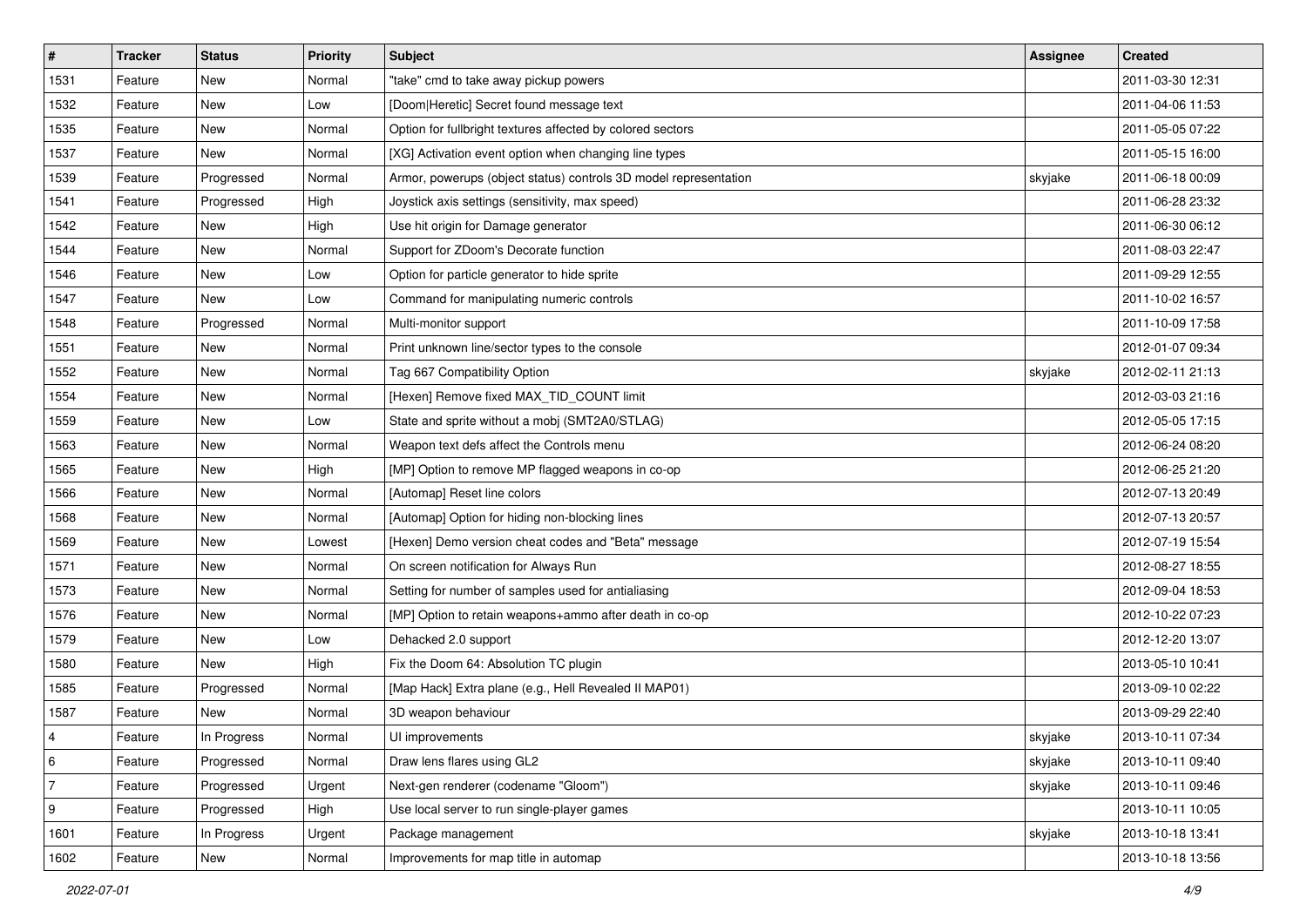| $\vert$ # | <b>Tracker</b> | <b>Status</b> | Priority | <b>Subject</b>                                                                    | <b>Assignee</b> | <b>Created</b>   |
|-----------|----------------|---------------|----------|-----------------------------------------------------------------------------------|-----------------|------------------|
| 1603      | Feature        | Progressed    | Urgent   | Support for id Tech 1 map hacks                                                   |                 | 2013-10-18 14:05 |
| 1604      | Feature        | New           | High     | Game rules (1p and MP)                                                            |                 | 2013-10-18 15:34 |
| 1607      | Feature        | New           | Normal   | Reset settings to defaults                                                        |                 | 2013-10-19 18:44 |
| 1608      | Feature        | Progressed    | High     | Integrate Doomsday Script                                                         | skyjake         | 2013-10-19 18:57 |
| 1614      | Feature        | New           | High     | Improved demo recording and playback                                              |                 | 2013-10-20 18:13 |
| 1615      | Feature        | Progressed    | Normal   | Sloped planes                                                                     | skyjake         | 2013-10-20 21:28 |
| 1616      | Feature        | New           | Normal   | Selector for sprites                                                              |                 | 2013-10-21 07:23 |
| 1617      | Feature        | New           | High     | Scoped definitions and variables                                                  | Deng Team       | 2013-10-21 07:43 |
| 1618      | Feature        | New           | Normal   | Decorations/effects for game events (power up, damage, etc.)                      |                 | 2013-10-21 08:28 |
| 1620      | Feature        | Progressed    | High     | XG 2.0                                                                            | Deng Team       | 2013-10-21 16:41 |
| 1622      | Feature        | New           | Urgent   | Vanilla depth shading                                                             |                 | 2013-10-22 07:46 |
| 1623      | Feature        | Progressed    | Urgent   | <b>Shaders</b>                                                                    | skyjake         | 2013-10-22 07:53 |
| 1625      | Feature        | Progressed    | Urgent   | Per-pixel surface shading (bump/specular/reflection etc. mapping)                 | Deng Team       | 2013-10-22 07:59 |
| 1626      | Feature        | New           | Normal   | Area-based fog                                                                    |                 | 2013-10-22 08:02 |
| 1628      | Feature        | New           | Normal   | Surface meshes                                                                    |                 | 2013-10-22 08:07 |
| 1630      | Feature        | New           | Urgent   | Implement game menus with InFine (InfineWidget)                                   | Deng Team       | 2013-10-22 10:20 |
| 1632      | Feature        | New           | High     | InFine 2.0 (on top of Doomsday Script)                                            | Deng Team       | 2013-10-22 15:09 |
| 1633      | Feature        | New           | High     | Console commands and Doomsday Script                                              | skyjake         | 2013-10-22 15:32 |
| 1635      | Feature        | Resolved      | Normal   | <b>HDR</b> rendering                                                              | skyjake         | 2013-10-23 08:30 |
| 1640      | Feature        | Progressed    | Normal   | Support for id Tech 1 audio/graphic resource hacks                                |                 | 2013-10-24 08:22 |
| 1646      | Feature        | New           | Normal   | Stereo 3D enhancements                                                            |                 | 2013-10-31 17:12 |
| 1647      | Feature        | Progressed    | High     | Replace FS1 with FS2-based resource management                                    | skyjake         | 2013-10-31 22:26 |
| 1648      | Feature        | Progressed    | Urgent   | Complete vanilla DOOM emulation                                                   |                 | 2013-11-02 14:26 |
| 1649      | Feature        | New           | Low      | Option to disable HUD/menu font upscaling                                         |                 | 2013-11-02 21:26 |
| 1658      | Feature        | New           | High     | Automatic port forwarding (UPnP/NAT-PMP/PCP)                                      | skyjake         | 2013-11-07 10:05 |
| 1663      | Feature        | New           | Normal   | Replace game-side color filter / special effect with LensFx                       |                 | 2013-11-14 11:18 |
| 1668      | Feature        | New           | Normal   | Support id Tech 1 map hacks with sector lightlevels outside expected [0255] range |                 | 2013-11-25 21:13 |
| 1677      | Feature        | New           | Low      | Square particle shape (option, as alternative to round particles)                 |                 | 2013-12-05 18:52 |
| 1687      | Feature        | Progressed    | Normal   | In-game error dialogs (e.g., corrupt savegame)                                    |                 | 2013-12-23 13:10 |
| 1688      | Feature        | New           | High     | Command line options documented with Amethyst                                     |                 | 2013-12-23 13:45 |
| 1694      | Feature        | New           | Low      | [Doom] Invulnerability animation: full bright sync, apply tic rate                |                 | 2013-12-31 08:50 |
| 1698      | Feature        | New           | Normal   | Editor for particle generators                                                    |                 | 2014-01-03 12:36 |
| 1699      | Feature        | New           | High     | Particle renderer 2.0                                                             |                 | 2014-01-03 12:40 |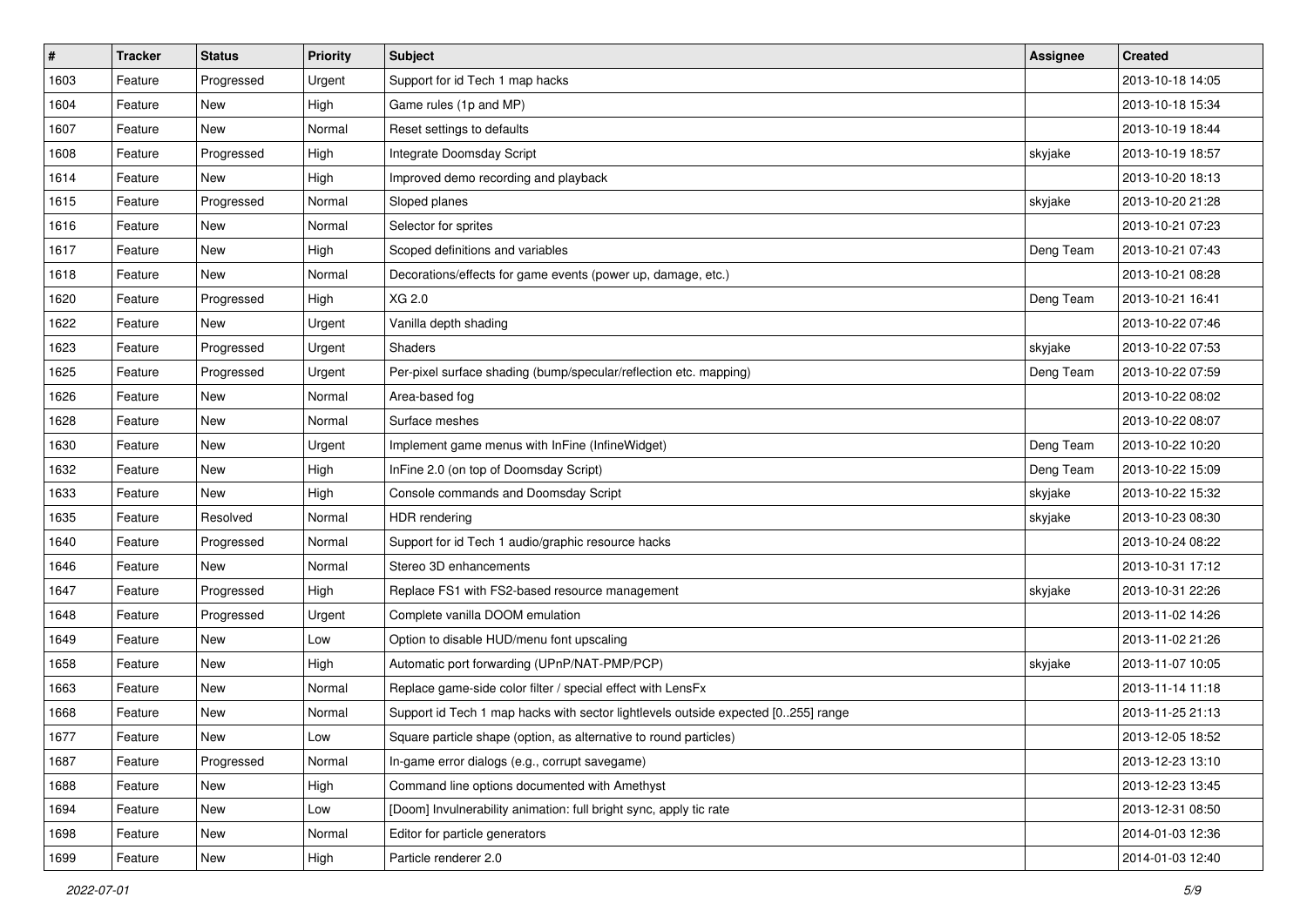| $\vert$ # | Tracker | <b>Status</b> | <b>Priority</b> | Subject                                                                                            | Assignee | <b>Created</b>   |
|-----------|---------|---------------|-----------------|----------------------------------------------------------------------------------------------------|----------|------------------|
| 1726      | Feature | New           | Normal          | Remapping the colours on a texture via material def                                                |          | 2014-02-09 19:33 |
| 1727      | Feature | New           | Normal          | Apply colored sector lighting by sector via DED                                                    |          | 2014-02-09 19:43 |
| 1745      | Feature | Progressed    | Normal          | Performance optimization                                                                           |          | 2014-04-09 20:21 |
| 1749      | Feature | New           | High            | Built-in effects should come in resource packs                                                     | skyjake  | 2014-04-16 20:01 |
| 1754      | Feature | New           | High            | Start local server using client GUI                                                                | skyjake  | 2014-04-18 07:36 |
| 1757      | Feature | New           | High            | Separate server and client sources                                                                 |          | 2014-04-18 07:50 |
| 1758      | Feature | New           | Low             | Separate left/right modifier keys (Shift, Alt, etc.)                                               | skyjake  | 2014-04-18 07:53 |
| 1762      | Feature | New           | Normal          | Game hierarchy                                                                                     |          | 2014-04-18 08:12 |
| 1763      | Feature | New           | Normal          | Autosaving                                                                                         |          | 2014-04-18 08:14 |
| 1764      | Feature | New           | Normal          | DMU 2.0: Generate network deltas                                                                   |          | 2014-04-18 08:22 |
| 1765      | Feature | New           | High            | Multiplayer savegames (co-op)                                                                      | skyjake  | 2014-04-18 08:26 |
| 1767      | Feature | New           | High            | Network delta profiler                                                                             |          | 2014-04-18 08:35 |
| 1768      | Feature | Progressed    | High            | Boom compatibility                                                                                 |          | 2014-04-18 08:39 |
| 1774      | Feature | <b>New</b>    | Normal          | Use "-savedir" option to the configure where saves are stored                                      |          | 2014-04-20 05:03 |
| 1779      | Feature | New           | Normal          | [Home] Show project news and dev blog                                                              |          | 2014-04-24 07:21 |
| 1793      | Feature | New           | Normal          | Use rich formatting in help strings                                                                | skyjake  | 2014-05-01 11:21 |
| 1840      | Feature | Progressed    | Normal          | Support ZDoom-extended MAPINFO format                                                              |          | 2014-07-17 16:54 |
| 1842      | Feature | Progressed    | Normal          | Support ZDoom's episode and hub definitions in MAPINFO                                             |          | 2014-07-17 17:04 |
| 1844      | Feature | New           | Normal          | Support ZDoom's skill definitions in MAPINFO                                                       |          | 2014-07-17 17:17 |
| 1851      | Feature | New           | Normal          | [UI] Dynamic release notes                                                                         |          | 2014-08-08 13:46 |
| 1864      | Feature | New           | Normal          | Remember material, particle and decoration animation states in saved games                         |          | 2014-09-12 13:50 |
| 1865      | Feature | New           | Normal          | Align 3D model's head with the target's direction                                                  |          | 2014-09-15 08:48 |
| 1867      | Feature | New           | Normal          | Extract patch/sprite offsets from PNG 'grAb' chunk (ZDoom)                                         |          | 2014-09-18 00:16 |
| 1869      | Feature | New           | Normal          | Support 'shadowed' texture resources in animated textures                                          |          | 2014-09-29 23:09 |
| 1877      | Feature | New           | Normal          | [Updater] Use Sparkle for automatic updates (on OS X)                                              | skyjake  | 2014-10-14 11:54 |
| 1886      | Feature | In Progress   | Urgent          | Use SDL 2 for window management, display modes, color correction, and keyboard/mouse/gamepad input | skyjake  | 2014-10-20 15:17 |
| 1891      | Feature | Progressed    | Low             | Notification area animations                                                                       | skyjake  | 2014-10-28 11:43 |
| 1905      | Feature | New           | Low             | God mode console cheat that doesn't restore health                                                 |          | 2014-11-20 19:37 |
| 1917      | Feature | New           | Normal          | Copy alert text to Clipboard                                                                       |          | 2014-11-29 00:57 |
| 1920      | Feature | New           | Normal          | Tree navigator widget (libappfw)                                                                   | skyjake  | 2014-12-03 21:59 |
| 1938      | Feature | New           | Low             | Polyobjs represented by 3D models                                                                  |          | 2015-01-11 20:49 |
| 1945      | Feature | Resolved      | Urgent          | Efficient reuse of world geometry across multiple frames/passes                                    | skyjake  | 2015-01-13 13:44 |
| 1962      | Feature | New           | High            | Revised network protocol based on libshell                                                         | skyjake  | 2015-02-11 10:18 |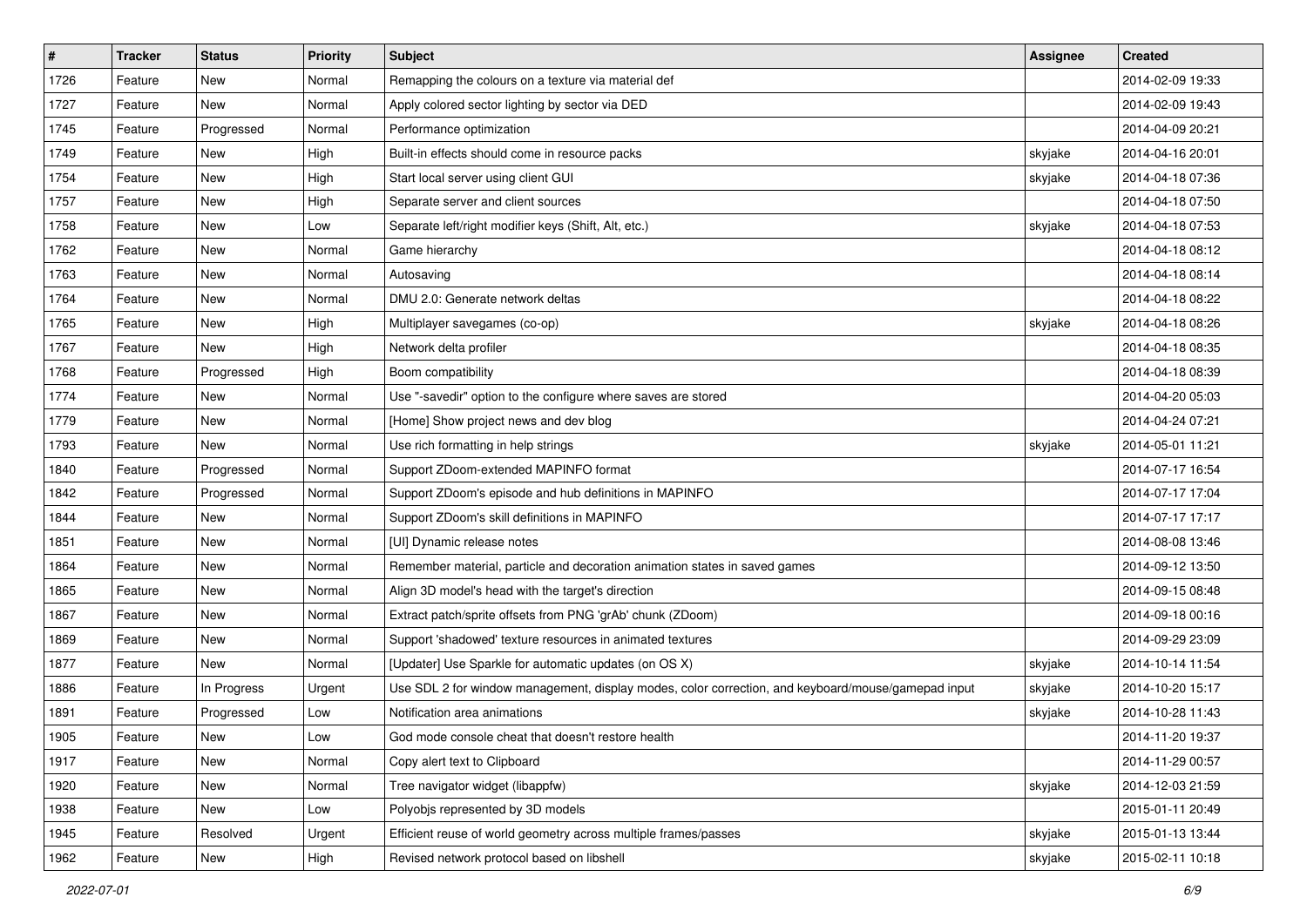| $\vert$ # | <b>Tracker</b> | <b>Status</b> | <b>Priority</b> | Subject                                                                                      | <b>Assignee</b> | <b>Created</b>   |
|-----------|----------------|---------------|-----------------|----------------------------------------------------------------------------------------------|-----------------|------------------|
| 1970      | Feature        | New           | Normal          | Scriptable map entry/exit, cycling                                                           |                 | 2015-02-11 17:51 |
| 1976      | Feature        | New           | Normal          | Replace old Save/Load menu with new UI widgets                                               | skyjake         | 2015-02-12 13:22 |
| 1979      | Feature        | Feedback      | Normal          | Additional sound formats                                                                     |                 | 2015-02-13 23:46 |
| 1986      | Feature        | New           | High            | [MP] Configure what the server does when an episode ends                                     | skyjake         | 2015-03-02 08:52 |
| 1996      | Feature        | Progressed    | High            | Engine-managed "map spot / point of interest" mechanism                                      |                 | 2015-03-13 15:53 |
| 1998      | Feature        | New           | Normal          | Emulate original game menus (other settings moved to taskbar UI)                             |                 | 2015-03-17 12:12 |
| 2015      | Feature        | Progressed    | Normal          | Remove server-side audio system                                                              |                 | 2015-04-22 05:37 |
| 2023      | Feature        | New           | Low             | New Doom 64 plugin (accurate gameplay, original ROM)                                         |                 | 2015-05-02 15:46 |
| 2028      | Feature        | New           | Normal          | libcommon uses the preprocessor excessively in order specialize for doom, heretic, and hexen |                 | 2015-05-03 09:11 |
| 2032      | Feature        | New           | Normal          | Game world debugger/inspector sidebar                                                        |                 | 2015-05-03 21:40 |
| 2033      | Feature        | Progressed    | High            | Runtime map editor                                                                           |                 | 2015-05-03 21:51 |
| 2035      | Feature        | New           | Normal          | Map lighting editor (volume, surface, and point sources)                                     |                 | 2015-05-05 10:22 |
| 2051      | Feature        | New           | High            | XG test suite / demo map                                                                     |                 | 2015-05-14 11:56 |
| 2053      | Feature        | New           | Normal          | [HeXen DK] Automatically handle version 1.0 lack of SNDINFO                                  |                 | 2015-05-15 14:23 |
| 2057      | Feature        | New           | Normal          | Multiple client instances                                                                    | skyjake         | 2015-05-16 15:24 |
| 2072      | Feature        | New           | High            | Gracefully exit to Home on fatal error in a game (e.g., DED/resource error)                  |                 | 2015-05-27 20:49 |
| 2093      | Feature        | New           | Normal          | Processing definitions generated from MAPINFO in ZDoom vs. Hexen mode                        | Deng Team       | 2015-06-19 15:11 |
| 2123      | Feature        | <b>New</b>    | Low             | Option Needed to tailor the anaglyph effect for TriOviz Inficolor Glasses                    |                 | 2015-11-04 03:25 |
| 2153      | Feature        | New           | Normal          | Modern multiplayer chat UI                                                                   | skyjake         | 2016-03-27 08:29 |
| 2155      | Feature        | New           | Normal          | BOOM support for sunlust.wad                                                                 |                 | 2016-04-02 01:34 |
| 2156      | Feature        | New           | Normal          | [HeXen] Make map numbering more consistent (warp cheats vs. automap/UI)                      |                 | 2016-04-02 12:50 |
| 2159      | Feature        | New           | Normal          | Enhanced control over model animation sequences                                              | skyjake         | 2016-05-13 13:58 |
| 2160      | Feature        | Progressed    | Low             | Custom screenshader support and profiles                                                     | Deng Team       | 2016-05-21 21:56 |
| 2170      | Feature        | Progressed    | Normal          | Improved sequence-based model animation mechanism                                            | skyjake         | 2016-08-07 08:51 |
| 2179      | Feature        | New           | Low             | Map has no secrets, displayed as 0% (vs. 100%)                                               |                 | 2016-09-13 05:15 |
| 2184      | Feature        | New           | Normal          | Keyboard navigation: bindable controls                                                       | skyjake         | 2016-11-20 14:46 |
| 2185      | Feature        | In Progress   | High            | Package repositories                                                                         | skyjake         | 2016-11-20 19:04 |
| 2188      | Feature        | New           | Normal          | Use OpenVR SDK for virtual reality                                                           |                 | 2016-11-30 07:43 |
| 2192      | Feature        | New           | Low             | Procedural images generated based on a text file (.deimage)                                  | skyjake         | 2017-01-10 12:54 |
| 2195      | Feature        | New           | Normal          | Permanent blood (surface decal effect)                                                       |                 | 2017-01-20 19:00 |
| 2241      | Feature        | Progressed    | Normal          | Configure games via Home UI (advanced users, cf. autoexec.cfg)                               | skyjake         | 2017-04-05 18:55 |
| 2281      | Feature        | New           | Normal          | Apply Values in Hexen                                                                        | skyjake         | 2018-08-29 09:17 |
| 2286      | Feature        | New           | Normal          | Editing all global Doomsday key bindings                                                     | skyjake         | 2018-10-12 19:45 |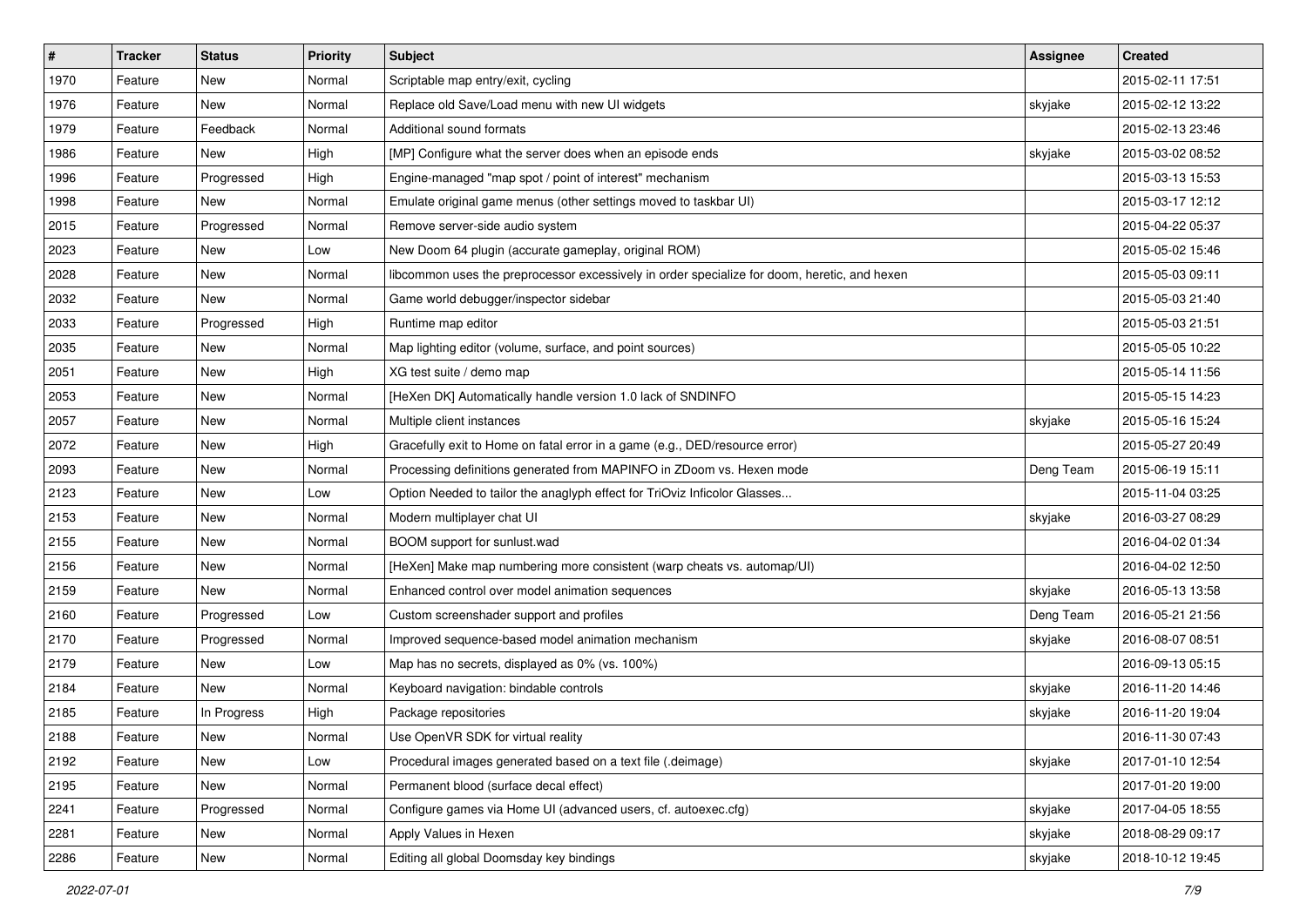| $\sharp$ | <b>Tracker</b> | <b>Status</b> | <b>Priority</b> | <b>Subject</b>                                                                                                          | <b>Assignee</b> | <b>Created</b>   |
|----------|----------------|---------------|-----------------|-------------------------------------------------------------------------------------------------------------------------|-----------------|------------------|
| 2288     | Feature        | New           | Normal          | Configure all multiplayer game options via GUI                                                                          | skyjake         | 2018-10-27 14:45 |
| 2289     | Feature        | New           | Normal          | Filtering game profiles in Home using search terms                                                                      | skyjake         | 2018-10-27 19:07 |
| 2292     | Feature        | New           | Normal          | Indication of an options default setting                                                                                |                 | 2018-11-05 11:27 |
| 2295     | Feature        | New           | Normal          | Support XBOX version of Doom                                                                                            |                 | 2018-11-09 07:46 |
| 2298     | Feature        | New           | Normal          | Upgrade Assimp to latest 4.x version                                                                                    | skyjake         | 2018-11-20 15:49 |
| 2304     | Feature        | New           | Normal          | OGG/FLAC custom loop tags                                                                                               | skyjake         | 2018-12-13 10:08 |
| 2320     | Feature        | <b>New</b>    | Normal          | Re-enable XG dummy line                                                                                                 |                 | 2019-01-24 20:06 |
| 2325     | Feature        | New           | High            | A way to vote for a specific map                                                                                        |                 | 2019-03-25 06:28 |
| 2333     | Feature        | New           | Normal          | Extend info about server wads (filename, checksum)                                                                      |                 | 2019-06-24 14:40 |
| 2335     | Feature        | New           | Normal          | [Shell] Command line option for opening connection to a server address                                                  |                 | 2019-06-24 14:41 |
| 2336     | Feature        | New           | Normal          | Comprehensive server info and metadata                                                                                  |                 | 2019-06-24 14:43 |
| 2340     | Feature        | <b>New</b>    | Normal          | A new MP game mode: no respawn                                                                                          |                 | 2019-08-02 10:28 |
| 2355     | Feature        | New           | Normal          | Build must fail on macOS notarization error                                                                             | Deng Team       | 2019-11-30 08:03 |
| 2377     | Feature        | New           | Lowest          | [Hexen] Option for monster respawn rate                                                                                 | Deng Team       | 2019-12-24 06:35 |
| 2383     | Feature        | New           | Normal          | Stereo rendering convergence setting                                                                                    | Deng Team       | 2019-12-27 14:41 |
| 2387     | Feature        | New           | Normal          | [Heretic] Sector floor cannot be lowered if a tall monster is stuck in the ceiling of the sector (compatibility option) | Deng Team       | 2019-12-31 09:23 |
| 2390     | Feature        | New           | Normal          | [FMOD] Ogg Vorbis custom loop point tags                                                                                | skyjake         | 2019-12-31 11:00 |
| 2391     | Feature        | New           | Normal          | [SDL_mixer] Decode Ogg Vorbis manually and use custom loop points for playback                                          | Deng Team       | 2019-12-31 11:04 |
| 2392     | Feature        | New           | Normal          | Sky-lit sectors should not be dimmer than non-sky-lit sectors with equivalent light level                               | skyjake         | 2020-01-01 17:04 |
| 2393     | Feature        | New           | Normal          | Map selection UI for Master Levels for Doom II (Episode with additional packages)                                       | skyjake         | 2020-01-03 06:44 |
| 2394     | Feature        | New           | Normal          | Episodes defined in game profile                                                                                        | Deng Team       | 2020-01-05 09:00 |
| 2395     | Feature        | New           | Normal          | Exporting and importing game profiles (files and dengine.net)                                                           | Deng Team       | 2020-01-05 09:07 |
| 2403     | Feature        | New           | Normal          | User-provided particle texture flipbook (atlas)                                                                         | skyjake         | 2020-01-17 19:57 |
| 2407     | Feature        | New           | Normal          | "follow / no follow" in the automap settings                                                                            | Deng Team       | 2020-01-28 01:23 |
| 2413     | Feature        | <b>New</b>    | High            | [MP] Configure what the server does after a timeout when no clients connected                                           | skyjake         | 2020-02-05 07:19 |
| 2420     | Feature        | New           | Normal          | Heretic: new visual effects, light decorations and particle generators                                                  | Deng Team       | 2020-04-18 00:55 |
| 2423     | Feature        | <b>New</b>    | Normal          | Support something like mDNS / Avahi / Bonjour protocol for local server auto discovery                                  | Deng Team       | 2020-05-10 07:35 |
| 2430     | Feature        | New           | Normal          | Add support for Bethesda.net official addon PWADs                                                                       | Deng Team       | 2020-09-17 14:25 |
| 2433     | Feature        | New           | Normal          | <b>HACX 2.0r61</b>                                                                                                      | Deng Team       | 2020-11-05 17:15 |
| 2434     | Feature        | New           | Normal          | CHEX3 v1.4                                                                                                              | Deng Team       | 2020-11-05 17:21 |
| 2439     | Feature        | New           | Normal          | Copy/paste to/from clipboard in the command prompt                                                                      | Deng Team       | 2021-01-03 07:22 |
| 2449     | Feature        | New           | Normal          | FBX LOD                                                                                                                 | skyjake         | 2021-02-17 00:19 |
| 2453     | Feature        | New           | Normal          | head bobbing model.weapon.* simple scale factor                                                                         | Deng Team       | 2021-03-15 02:17 |